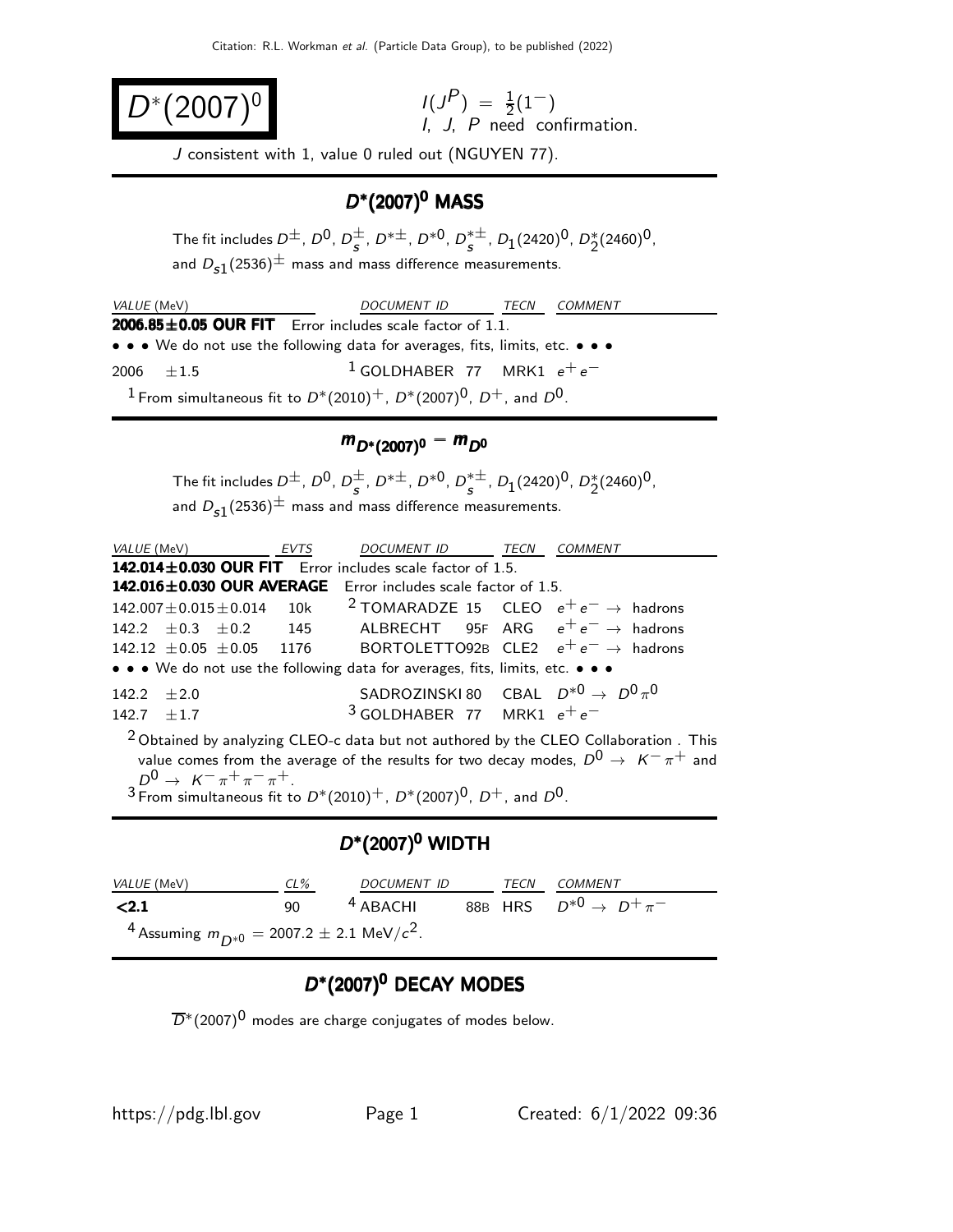|                          | Mode                                                                           | Fraction $(\Gamma_i/\Gamma)$                                                 |
|--------------------------|--------------------------------------------------------------------------------|------------------------------------------------------------------------------|
| $\Gamma_1$<br>$\Gamma_2$ | $D^0\pi^0$<br>$D^0$ <sub><math>\gamma</math></sub><br>$\sqrt{2}$ $D^0 e^+ e^-$ | $(64.7 \pm 0.9)$ %<br>$(35.3 \pm 0.9)$ %<br>$(3.91 \pm 0.33) \times 10^{-3}$ |

#### CONSTRAINED FIT INFORMATION

An overall fit to 2 branching ratios uses 5 measurements and one constraint to determine 2 parameters. The overall fit has a  $\chi^2 =$ 2.5 for 4 degrees of freedom.

The following off-diagonal array elements are the correlation coefficients  $\left<\delta x_i\delta x_j\right>$ / $(\delta x_i\cdot\delta x_j)$ , in percent, from the fit to the branching fractions,  $x_i$   $\;\equiv$  $\mathsf{\Gamma}_i/\mathsf{\Gamma}_{\mathsf{total}}$ . The fit constrains the  $\mathsf{x}_i$  whose labels appear in this array to sum to one.



#### D\*(2007)<sup>0</sup> BRANCHING RATIOS

| $\Gamma(D^0\pi^0)/\Gamma(D^0\gamma)$                                          |             |                                                         |                 |          |                                       | $\Gamma_1/\Gamma_2$               |
|-------------------------------------------------------------------------------|-------------|---------------------------------------------------------|-----------------|----------|---------------------------------------|-----------------------------------|
| VALUE                                                                         | EVTS        | <b>DOCUMENT ID</b>                                      |                 | TECN     | <b>COMMENT</b>                        |                                   |
| $1.83\pm0.07$ OUR FIT<br>$1.85 \pm 0.07$ OUR AVERAGE                          |             | Error includes scale factor of 1.1.                     |                 |          |                                       |                                   |
| $1.90 \pm 0.07 \pm 0.05$                                                      | 4.9k        | ABLIKIM                                                 |                 | 15B BES3 |                                       | 10.6 $e^+e^- \rightarrow$ hadrons |
| $1.74 \pm 0.02 \pm 0.13$                                                      |             | AUBERT, BE 05G BABR 10.6 $e^+e^- \rightarrow$ hadrons   |                 |          |                                       |                                   |
| $\Gamma(D^0e^+e^-)/\Gamma(D^0\gamma)$                                         |             |                                                         |                 |          |                                       | $\Gamma_3/\Gamma_2$               |
| VALUE (units $10^{-3}$ ) EVTS                                                 |             | DOCUMENT ID                                             |                 |          | TECN COMMENT                          |                                   |
| $11.08\pm0.76\pm0.49$                                                         | 421         | <b>ABLIKIM</b>                                          |                 |          | 21BD BES3 $\,$ 4.178 GeV $e^+ \, e^-$ |                                   |
| $\Gamma(D^0\pi^0)/\Gamma_{\rm total}$                                         |             |                                                         |                 |          |                                       | $\Gamma_1/\Gamma$                 |
| VALUE                                                                         | EVTS        | DOCUMENT ID TECN                                        |                 |          | <b>COMMENT</b>                        |                                   |
| $0.647 \pm 0.009$ OUR FIT                                                     |             |                                                         |                 |          |                                       |                                   |
| • • • We do not use the following data for averages, fits, limits, etc. • • • |             |                                                         |                 |          |                                       |                                   |
| $0.655 \pm 0.008 \pm 0.005$                                                   | 3.2k        | <sup>5</sup> ABLIKIM                                    |                 |          | 15B BES3 $e^+e^- \rightarrow$ hadrons |                                   |
| $0.635 \pm 0.003 \pm 0.017$                                                   | 69k         | 5 AUBERT, BE 05G BABR 10.6 $e^+e^- \rightarrow$ hadrons |                 |          |                                       |                                   |
| $0.596 \pm 0.035 \pm 0.028$                                                   | 858         | $^6$ ALBRECHT                                           |                 |          | 95F ARG $e^+e^- \rightarrow$ hadrons  |                                   |
| $0.636 \pm 0.023 \pm 0.033$                                                   | 1097        | $^6$ BUTLER                                             |                 |          | 92 CLE2 $e^+e^- \rightarrow$ hadrons  |                                   |
| $\Gamma(D^0\gamma)/\Gamma_{\rm total}$                                        |             |                                                         |                 |          |                                       | $\Gamma_2/\Gamma$                 |
|                                                                               | <b>EVTS</b> | DOCUMENT ID                                             |                 | TECN     | <b>COMMENT</b>                        |                                   |
| $0.353 \pm 0.009$ OUR FIT<br>$0.381 \pm 0.029$ OUR AVERAGE                    |             |                                                         |                 |          |                                       |                                   |
| $0.404 \pm 0.035 \pm 0.028$                                                   | 456         | $6$ ALBRECHT                                            |                 |          | 95F ARG $e^+e^- \rightarrow$ hadrons  |                                   |
| $0.364 \pm 0.023 \pm 0.033$                                                   | 621         | $^6$ BUTLER                                             |                 |          | 92 CLE2 $e^+e^- \rightarrow$ hadrons  |                                   |
| $0.37 \pm 0.08 \pm 0.08$                                                      |             | ADLER                                                   | 88 <sub>D</sub> |          | MRK3 $e^+e^-$                         |                                   |
| https://pdg.lbl.gov                                                           |             | Page 2                                                  |                 |          |                                       | Created: $6/1/2022$ 09:36         |